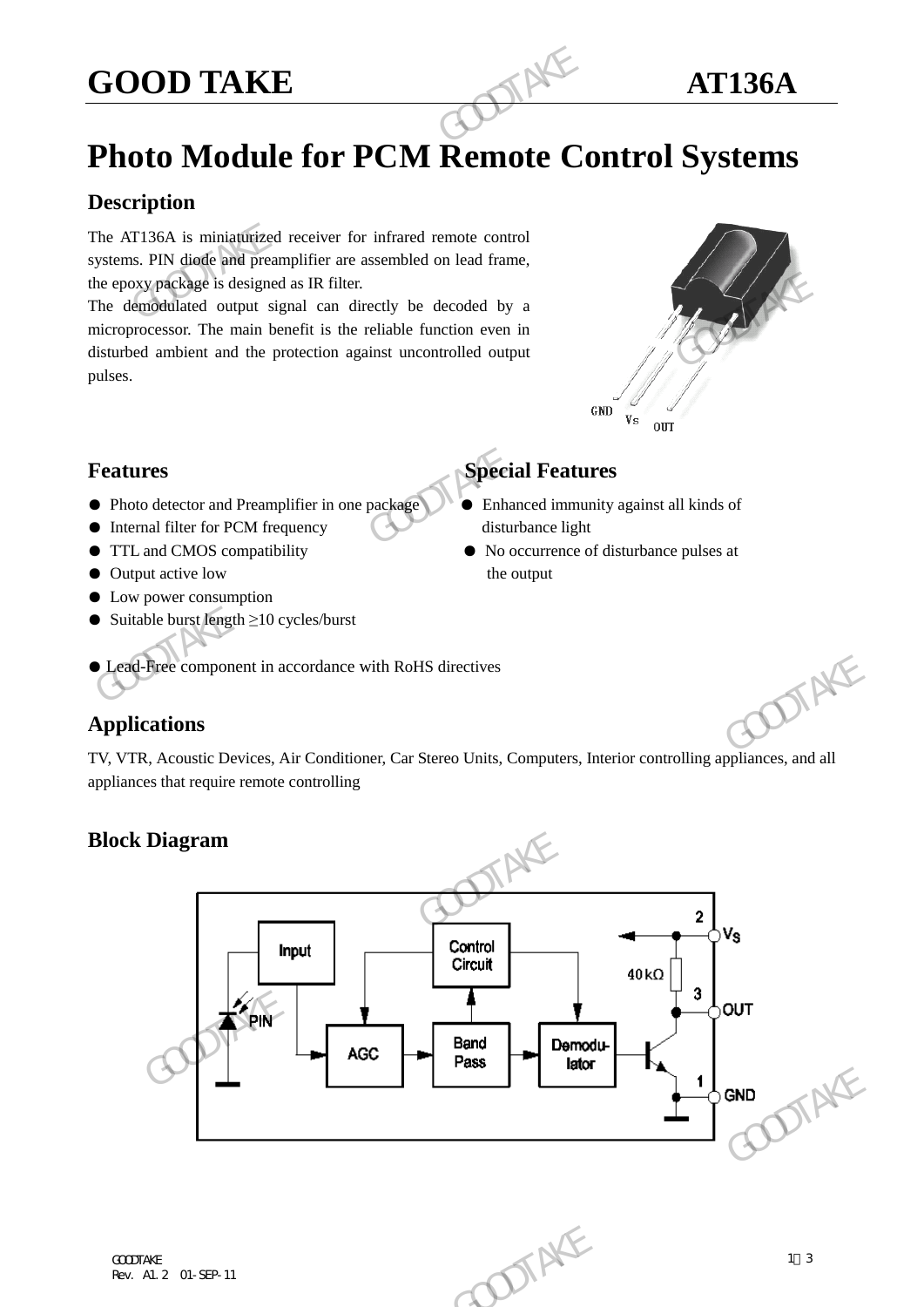# **GOOD TAKE AT136A**



#### **Application Circuit**



### **Absolute Maximum Ratings**

| <b>AT205</b>                                      | 3                                                   |               | μC<br>GND    |
|---------------------------------------------------|-----------------------------------------------------|---------------|--------------|
|                                                   | *) recommended to suppress power supply disturbance |               |              |
| <b>Absolute Maximum Ratings</b><br>Tamb = $25$ °C |                                                     |               |              |
| Parameter                                         | <b>Test Conditions</b>                              | <b>Symbol</b> | <b>Value</b> |
| <b>Supply Voltage</b>                             | (Pin 2)                                             | <b>Vs</b>     | 6.0          |
| <b>Supply Current</b>                             | (Pin 2)                                             | Is            | 5            |
| <b>Output Voltage</b>                             | (Pin 3)                                             | Vo            | $6.0\,$      |
| <b>Storage Temperature Range</b>                  |                                                     | <b>Tstg</b>   | $-30+105$    |
| <b>Operating Temperature Range</b>                |                                                     | Tamb          | $-25+85$     |
|                                                   |                                                     |               |              |
| <b>Power Consumption</b>                          | (Tamb $\leq$ 85 °C)                                 | ptot          | 50           |

#### **Basic Characteristics**

| <b>Operating Temperature Range</b> |                                       | Tamb        |     | $-25+85$   |            | $^{\circ}$ C      |
|------------------------------------|---------------------------------------|-------------|-----|------------|------------|-------------------|
| <b>Power Consumption</b>           | (Tamb $\leq$ 85 °C)                   | ptot        |     | 50         |            | mW                |
| Soldering Temperature              | $t \leq 5s$                           | Tsd         | 260 |            |            | $^\circ\!{\rm C}$ |
|                                    |                                       |             |     |            |            |                   |
| <b>Basic Characteristics</b>       |                                       |             |     |            |            |                   |
| Tamb = $25$ °C                     |                                       |             |     |            |            |                   |
| Parameter                          | <b>Test Conditions</b>                | Symbol      | Min | <b>Typ</b> | <b>Max</b> | Unit              |
| Supply Current (Pin3)              | $Vs = 5V, Ev = 0$                     | <b>ISD</b>  | 0.7 | $1.1\,$    | 1.4        | mA                |
| Supply Voltage (Pin3)              |                                       | <b>Vs</b>   | 4.5 |            | 5.5        | $\mathbf{V}$      |
| <b>Transmission Distance</b>       | IR diode AT205, IF = $400 \text{ mA}$ | $\mathbf d$ | 20  |            |            | m                 |
| Output Voltage High (Pin1)         | $Vs = 5V$                             | <b>VOSH</b> | 45  |            |            | $\mathbf{V}$      |
| Output Voltage Low (Pin1)          | Cycle 1.2mS, 50% duty                 | <b>VOSL</b> |     |            | 250        | mV                |
| Level Output Pulse Width           | Burst Wave= 600µs,                    | TWH         | 400 |            | 800        | $\mu s$           |
| Level Output Pulse Width           | Cycle 1.2mS, 50% duty                 | TwL         | 400 |            | 800        | $\mu s$           |
| Carrier frequency                  |                                       | $f_{0}$     |     | 36         |            | kHz               |
| Peak Wavelength                    |                                       | λ           |     | 940        |            | nm                |
| Directivity                        | Angle of half transmission distance   | Q1/2        |     | ±45        |            | deg               |